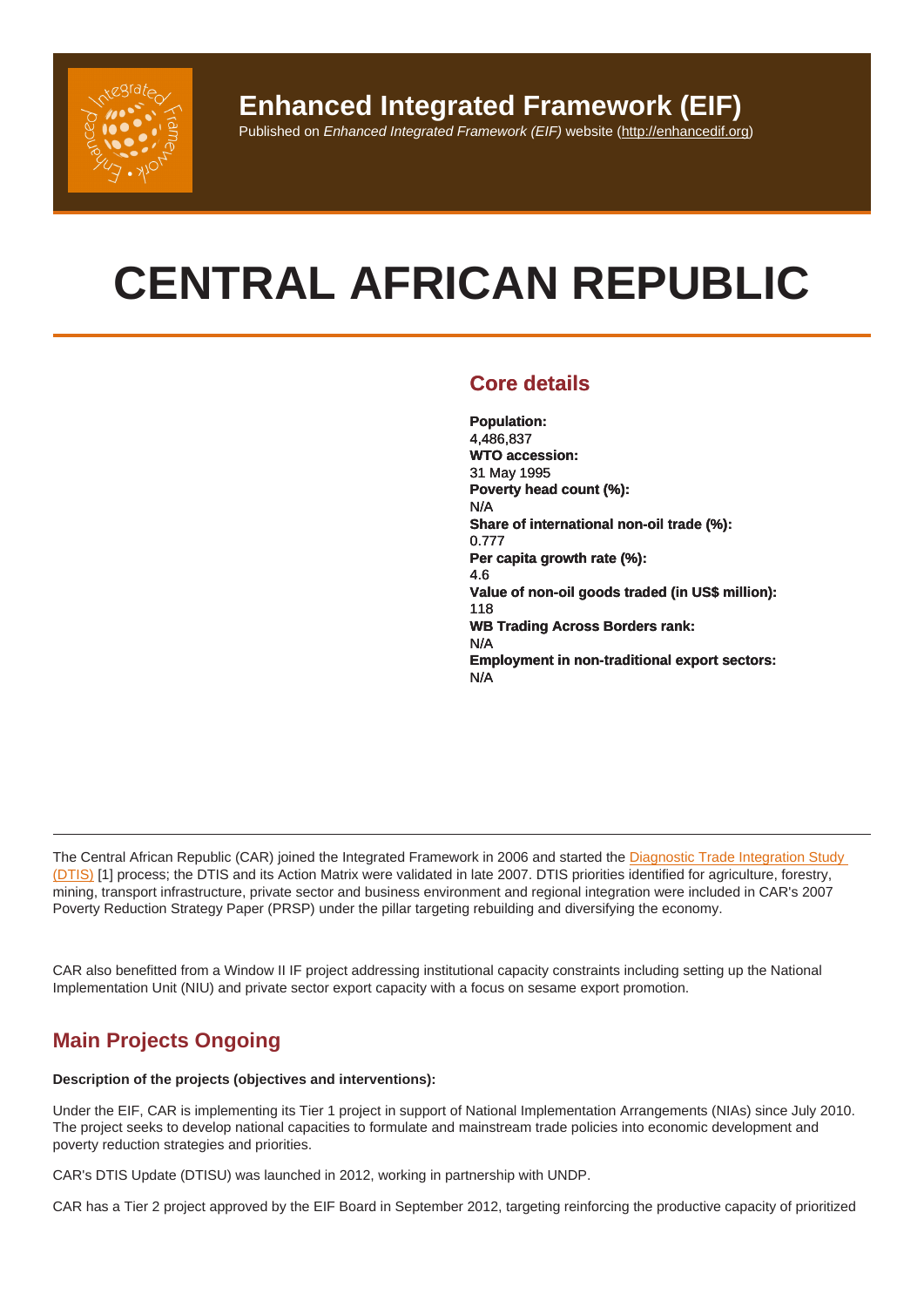agricultural sectors including sesame, maize and palm oil. Specifically, the project aims at increasing the production of raw and processed commodities of sesame, corn and palm oil to respond to market demands; to increase the revenues of the rural population, cooperatives and private sector actors; and to improve food security with respect to cooking oil and corn flour.

The projects' implementation has been halted because of political unrest that started in late 2012 and resulted in a coup that overthrew the Government in March 2013.

#### **Main progresses to date:**

Implementation of the Tier 1 Support to NIA project had progressed well until the end of 2012 when EIF activities ceased because of increasing political unrest and a suspension of all disbursements for project activities following a negative audit report in December 2012.

As part of the Tier 1 work, studies were undertaken on high export potential sectors and Small and Medium sized Enterprise (SME) development. The EIF programme in CAR was also instrumental in facilitating trade mainstreaming into its 2nd PRSP - (*Document* de Stratégie pour la Réduction de la Pauvreté 2011-2015 – DSRPII) and in particular into the following sections: investment climate; promotion of growth sectors; basic infrastructure development; and regional integration, and in developing a trade strategy. In addition to the National Export Strategy, trade also features in productive sector strategies on agriculture, tourism and transport. Sector strategies on agriculture: Stratégies de développement rural, de l'agriculture et de la sécurité alimentaire - SDRASA 2011-2015 and National Programme for Agricultural Investment and Food Security (PNIASA - Programme National d'Investissement Agricole et de Sécurité Alimentaire) take into account trade profiles for sesame, maize, palm oil, among others.

The Tier 2 project on reinforcing supply capacity of agricultural products will directly support women in CAR, with at least 60% of the workforce in agricultural production being women, involved in the various stages of production, processing and marketing. The project will increase production of raw and processed sesame, corn and palm oil to meet market demands and increase income of the rural population, cooperatives, and private sector actors.

The DTISU was launched in 2012, but suspended because of the political situation.

#### **Outlook:**

As soon as the political situation will have stabilized and a road map for programme implementation is given by the EIF Board, EIF activities in the CAR will resume.

With the validation of the DTISU, there is a prospect to embark on having a holistic Medium Term Programme (MTP) in CAR.

### **Results**

The Integrated Framework (IF) Window II-supported programme yielded positive results in the Central African Republic (CAR), strengthening stakeholders' capacities in the trade sector. The programme helped consolidate a conducive institutional framework and strengthened the capacity of the private sector to upgrade productive capacity and diversify exports, with remarkable results in the sesame sector. CAR acquired the proper set of tools that propelled the sesame sector as an income-generating alternative, in addition to the production of traditional peanut and corn exports. For example in Ouaka and Basse-Kotto, producers received training on management, marketing, and price negotiation and were able to access proper technology. These activities yielded the production of 1,500 tons of sesame and the establishment of local enterprises (HUSACA) for processing oil. The facilitation of seller buyer meetings generated contracts for 22 million CFA francs in 2008 (approximately US\$0.45 million).

Building on these results, the Tier 2 project on reinforcing supply capacity of agricultural products focuses on adding value and improving the varieties of sesame, corn, palm seeds and plants in order to generate more revenues for the rural population.

# **State of implementation**

# **TIER 1 OUTCOME AND INDICATORS Outcome 1:** Sufficient institutional and management capacity built in CAR to formulate and implement trade-related strategies and implementation plans **Outcome 1 indicators Baseline '10 '11 '12** O1.1: Support to NIAs (Y/N) 0 Yes Yes Yes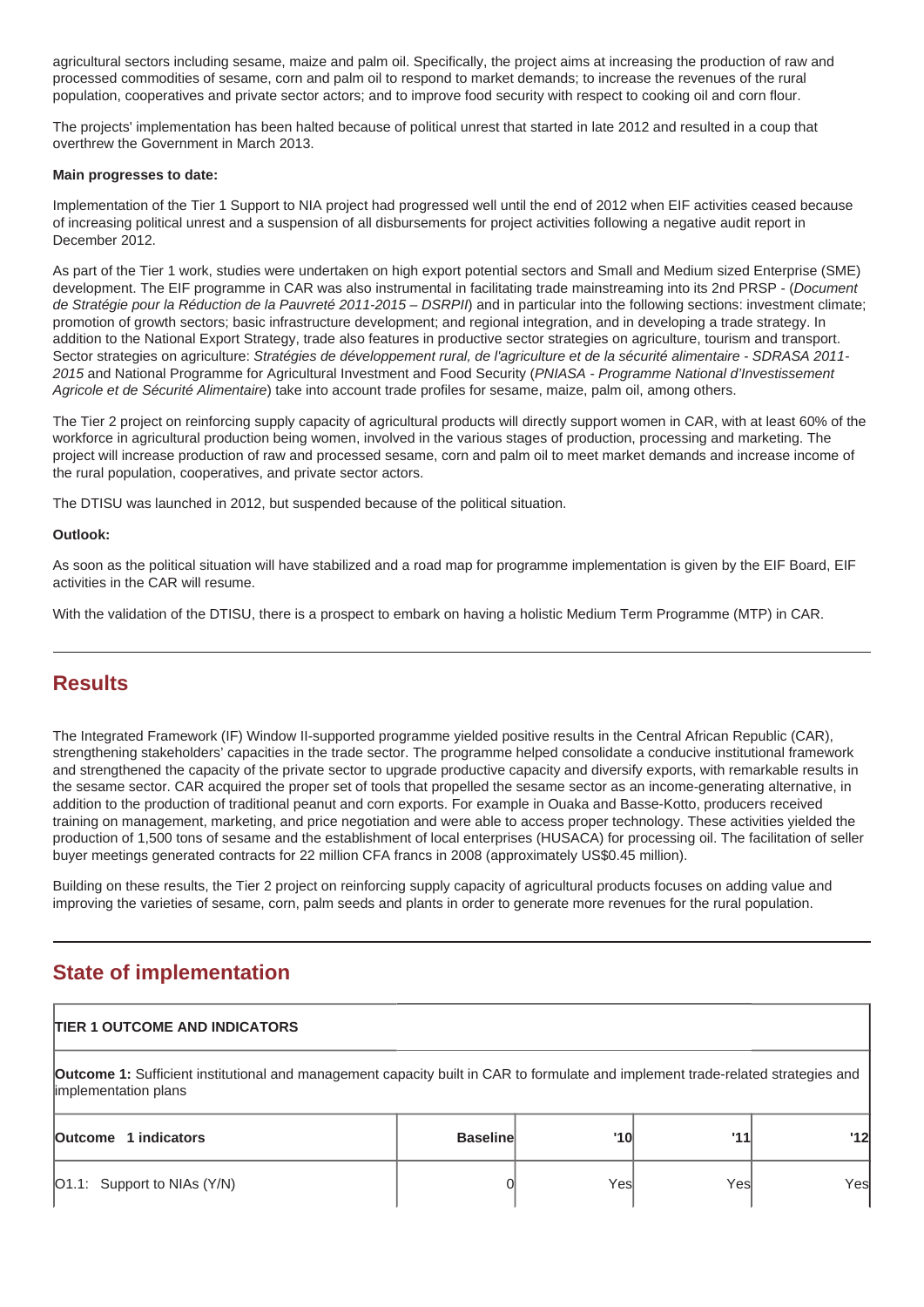| O1.2: DTIS Action Matrix (Date)<br>2007 |     |     |     |     |
|-----------------------------------------|-----|-----|-----|-----|
|                                         | Yes | Yes |     | 0   |
| $\vert$ O1.3: Fiduciary capacity (1-5)  | nal |     |     |     |
| O1.4: Trade strategy updated (Y/N)      | Yes | Yes | Yes | Yes |
| O1.5: Trade Strategy quality (1-5)      |     |     |     |     |
| O1.6 Trade strategy implemented (1-5)   |     |     |     | 31  |

| <b>Outcome 2:</b> CAR mainstreams trade into its national development strategies and plans |                 |      |     |                |
|--------------------------------------------------------------------------------------------|-----------------|------|-----|----------------|
| <b>Outcome 2 indicators</b>                                                                | <b>Baseline</b> | '10  | 111 | '12            |
| [O2.1: Trade in the National Development Plan (1-5)]                                       |                 |      |     | 2              |
| O2.2: Trade in Productive Sector Strategies (Y/N)                                          | Yesl            | Yesl | Yes | Yes            |
| [O2.3: Public-Private Dialogue (1-5)                                                       |                 |      |     | $\overline{c}$ |

**Outcome 3:** Coordinated delivery of trade-related resources (funding, TA, etc.) by donors and implementing agencies to implement CAR's priorities following the adoption of the DTIS Action Matrix

| <b>Outcome 3 indicators</b>                                              | <b>Baseline</b> | '10  | '11  | '12 |
|--------------------------------------------------------------------------|-----------------|------|------|-----|
| [O3.1: Annual joint sector implementation overview<br>(Y/N)              | Nol             | Yesl | Yesl | Yes |
| O3.2: Frequency of Government-Donor consultation<br>$ $ in trade $(1-5)$ |                 |      |      |     |
| 03.3: UN-CEB Cluster activities based on DTIS<br>Action Matrix (Y/N)     | Yesl            | Yesl | Yesl | Yes |
| O3.4: Joint donor initiatives in trade (Y/N)                             | Yesl            | Yesl | Yes  | Yes |

| <b>Outcome</b> 4: CAR secures resources in support of initiatives that address DTIS Action Matrix priorities |                 |     |     |    |
|--------------------------------------------------------------------------------------------------------------|-----------------|-----|-----|----|
| <b>Outcome 4 indicators</b>                                                                                  | <b>Baseline</b> | '10 | 111 | 12 |
| [O4.1: Medium-term Programme (1-5)                                                                           |                 |     |     |    |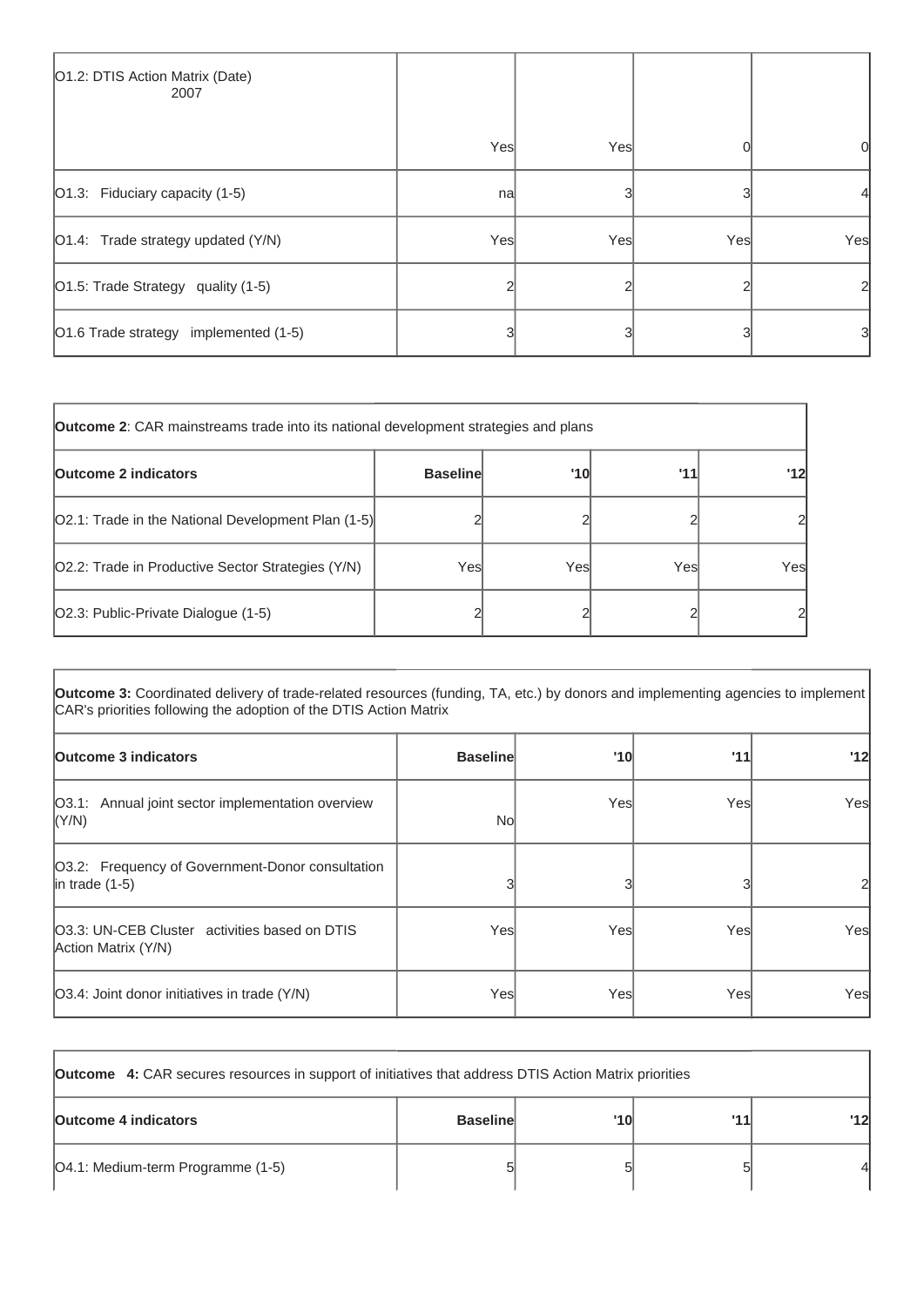| O4.2: Government budget contribution (Y/N)                                                     |      | Yesl   | Yesl   | Yes         |
|------------------------------------------------------------------------------------------------|------|--------|--------|-------------|
|                                                                                                | Yesl |        |        |             |
| O4.4: Number and amount of projects funded from<br><b>DTIS Action Matrix (in US\$ million)</b> |      | (0.26) | (0.88) | 4<br>(12.3) |

# **Financial information**

#### **DTIS Update**

Starting date / End date 08/03/2012 Approved Budget 276,000 Board Approval Date 12/05/2010 Disbursement 243,000 Expenditure Reported 29,454 MOU Approval Date 07/03/2012 MOU Expiry Date 31/12/2014 Phase: Implementation

#### **NIA Support**

Starting date / End date 13/07/2010 Approved Budget 900,000 Board Approval Date 12/05/2010 Disbursement 900,000 Expenditure Reported 679,257 MOU Approval Date 26/05/2010 MOU Expiry Date 30/11/2014 Phase: Implementation

#### **Renforcement de capacité d'offre de produits agricoles**

Starting date / End date Approved Budget 2,999,968 Board Approval Date 18/09/2012 Disbursement 0 Expenditure Reported 0 MOU Approval Date MOU Expiry Date Phase: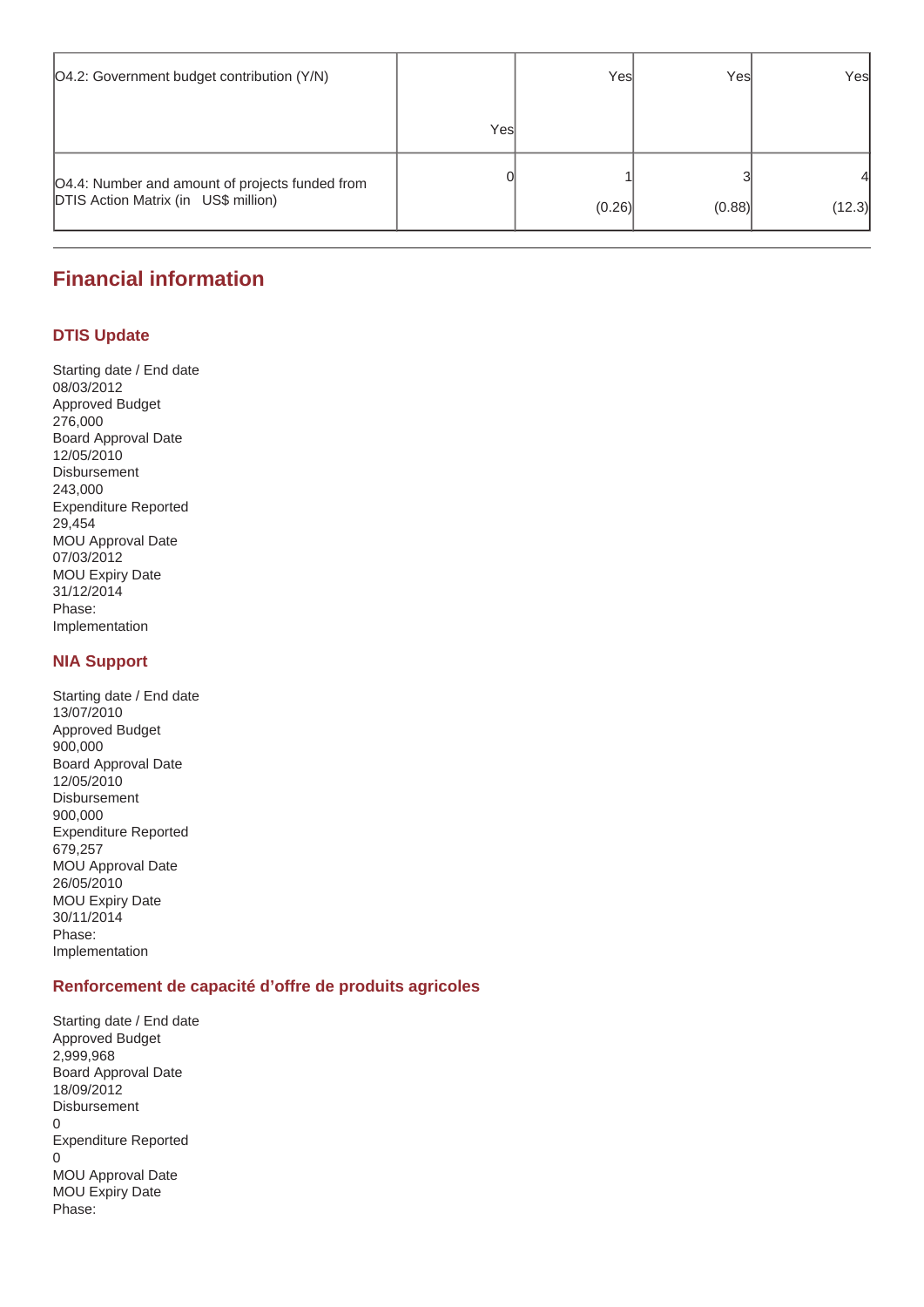# **Contact**

#### **Focal Point**

#### **Mme. Sabine BERET**

Service des études, Directrice des Etudes et de la Documentation Ministère du Commerce B.P. 1988 Bangui, Central African Republic Tel: -

#### **NIU Coordinator**

#### **M. Edmond MOLOGODO**

B.P. 1988 Bangui, Central African Republic Tel: +23675200930

#### **NSC Chairman**

#### **Mme. Gertrude ZOUTA**

Ministre du Commerce et de l'Industrie Ministère du Commerce et de l'Industrie BP 1988 Bangui, Central African Republic Tel: +236 75 50 23 98

#### **Donor Facilitator**

#### **M. Briac DEFFOBIS**

Chargé de Programme Intégration Régionale European Commission

- Bangui, Central African Republic Tel: -

#### **Alternative Donor Facilitator**

#### **Mme. Cristina MODORAN**

Responsable aspects economiques et commerciaux European Commission

Bangui, Central African Republic Tel: -

#### **WB Contact**

-

#### **Mme. Jelena PANTELIC** Représentant-Résident

The World Bank Bangui, Central African Republic Tel: (236) 61 16 55

#### **UNDP Contact**

#### **M. Becaye DIARRA** UNDP , Central African Republic Tel: - **M. Youssoufa SILLA** Réduction de la Pauvreté, Chargé de Programme UNDP Immeuble la Couronne Av. B. Boganda, B.P. 872